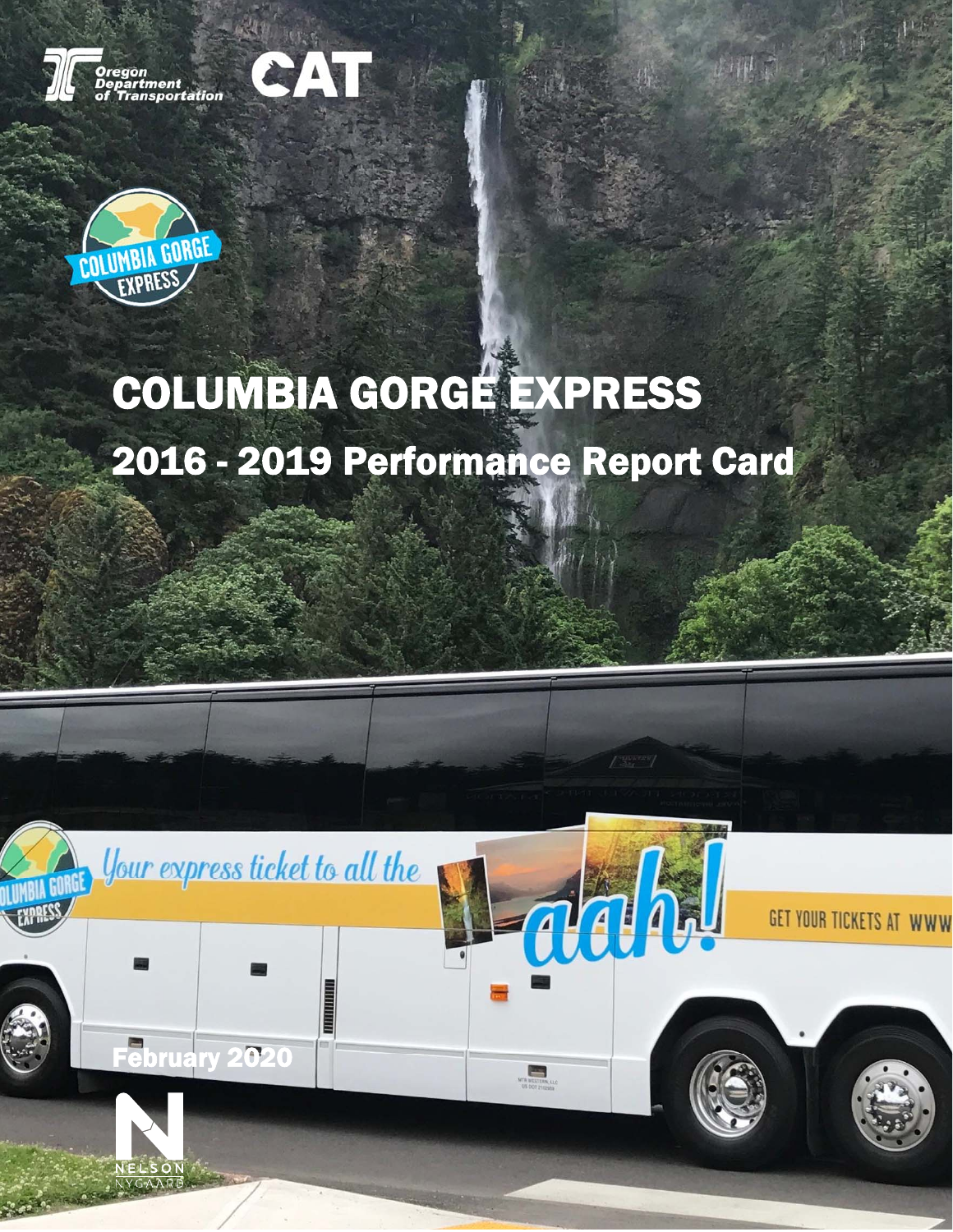

# EXECUTIVE SUMMARY

The Oregon Department of Transportation (ODOT) launched the Columbia Gorge Express (CGE) program on Memorial Day weekend 2016. In 2017, the Western Federal Lands Division of the Federal Highway Administration awarded ODOT a Federal Lands Access Program (FLAP) grant to expand CGE, funding the program through September 2020. As CGE approaches the end of its current grant cycle, assessing its performance is integral to understanding how the program has met its goals, while providing insights into what service should look like in 2021 and beyond.

CGE has four primary goals. Based on analysis of performance data and input from stakeholder interviews, a letter grade has been assigned to objectives within each goal.

- 1. Improve transit access and options to recreational destinations in the Columbia River Gorge and between East Multnomah County and The Dalles
- 2. Enhance mobility and safety in the Columbia River Gorge
- 3. Address congestion and limited parking capacity at Multnomah Falls
- 4. Protect natural and cultural resources; reduce illegal parking

#### **Goal: Improve Access**



#### **Goal: Enhance Mobility and Safety**



**Goal: Reduce Congestion Traffic** Congestion Exit 31 Gate

**Closures** 

#### **Goal: Protect Resources**



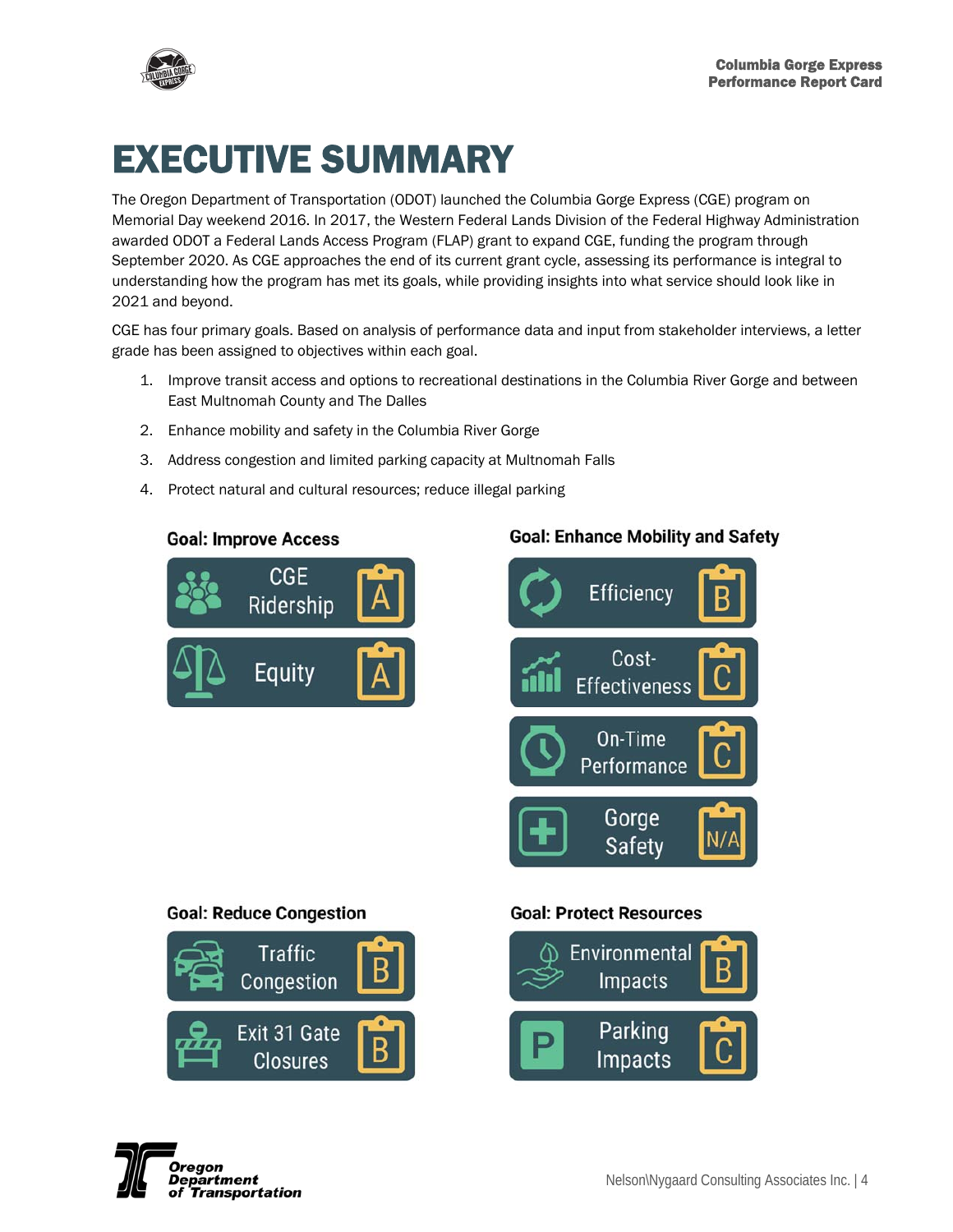

# COLUMBIA GORGE EXPRESS EVOLUTION





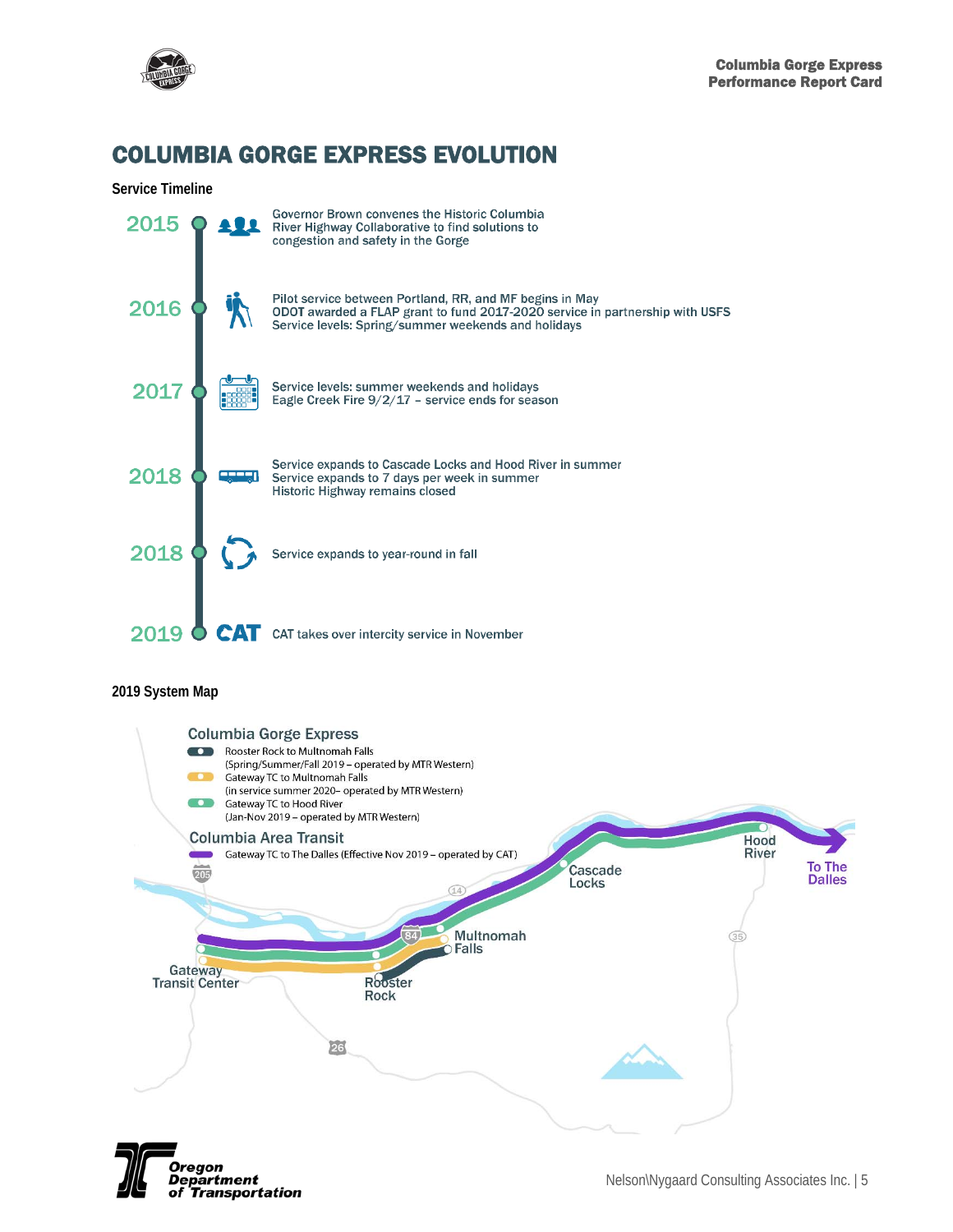

# PERFORMANCE REPORT CARD

# Goal: Improve transit access and options to recreational destinations in the Columbia River Gorge and between East Multnomah County and The Dalles

Prior to CGE, intercity public transit service in the Gorge was limited. In 2016, there were 2 round trips per week between Gateway Transit Center and Hood River (Tuesdays and Thursdays only), operated by Columbia Area Transit. In May 2018, CGE introduced daily service in the corridor. As of November 2019, there are 8 weekday and 6 weekend round trips, including 2 direct daily connections to The Dalles.

CGE services demonstrate consistent demand and opportunity for continued growth, particularly during the peak months of May through September. Ridership on services to Multnomah Falls and Hood River has exceeded projected estimates. Ridership on the Rooster Rock to Multnomah Falls shuttle has remained constant (with the exception of 2018, when ridership was much higher due to the closure of the Historic Highway); growth in shuttle ridership is constrained by limited capacity. There is overwhelming stakeholder support for continuing, and expanding if possible, the Rooster Rock to Multnomah Falls shuttle.





#### **CGE Ridership**

- CGE transported 226,704 one-way trips throughout the Gorge since its inception on May 27, 2016 through the end of the fall shoulder season on November 3, 2019.
- Total annual ridership increased by 155%, from 30,090 boardings in 2016 to 76,867 in 2019.
- Boardings at Multnomah Falls grew from 12,722 in 2016 to 33,040 in 2019.
- Service availability increased from 61 days in 2016 to 296 in 2019.

#### **Equity**

- In 2019, 49% of CGE riders had no access to a vehicle or no other option for travel to their destination.
- 35% of riders in 2019 represented people of color (down from 43% in 2018). 24% of the Portland Metro area population identified as people of color and 30% of the U.S. population identified as people of color in 2018 (source: ACS 2018).

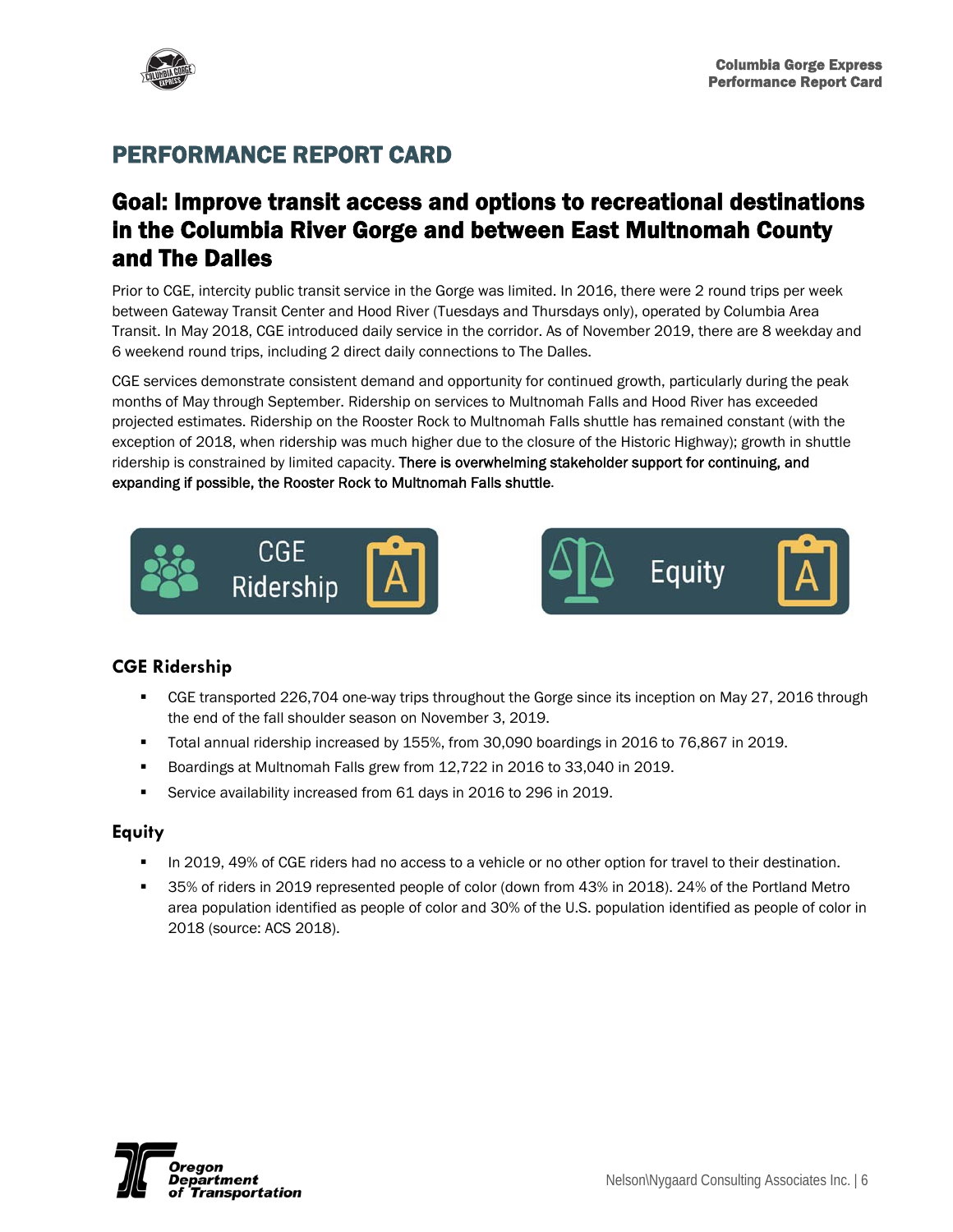

# Goal: Enhance mobility and safety in the Columbia River Gorge

CGE is one part of a larger strategy to move people to and through the Gorge without the use of personal vehicles. Ridership on CGE has been strong, but there is also a need to evaluate how well the service has performed in terms of enhancing mobility. To measure mobility, the team assessed CGE's efficiency, effectiveness, and on-time performance.

As safety was a major impetus for CGE's launch, the team analyzed crash data for the area around Multnomah Falls. The limited availability of reported data, coupled with the challenge of correlating CGE (or public transit in general) with reported incidents, made it impractical to assign a grade to the safety objective.





#### **CGE Efficiency**

- **EXECT A** Ridership is heavily seasonal, with average daily boardings of 653 in summer, 137 in spring/fall shoulders, and 30 in winter (2019).
- Riders per hour dipped from 22.5 in 2016 to 15.4 in 2019 (this decline is primarily due to the 2018 service expansion to Hood River and year-round service). A typical rural service carries 10 passengers per hour while an urban route carries 20 per hour. CGE, which serves both rural and urban contexts, sits between these two metrics.
- Shoulder and off-season boardings per hour is fairly low at 7.4 per hour in 2019.

#### **CGE Effectiveness**

- Cost per hour lowered from \$119.91 (2016) to \$115.60 (2019), which is lower than the cost of a major urban provider like TriMet (\$145/hour) but higher than a small city system like Columbia Area Transit (\$100/hour).
- **IDED 19 In general, service is becoming more effective. Service hours were reduced in 2019, but ridership** remained about the same.
- **Scheduling continues to be a challenge, with long lines for westbound service on weekend afternoons.**





#### **CGE On-Time Performance**

 In 2019, average on-time performance for CGE was 75%. On-time performance goals for many transit agencies ranges from 85-90%.

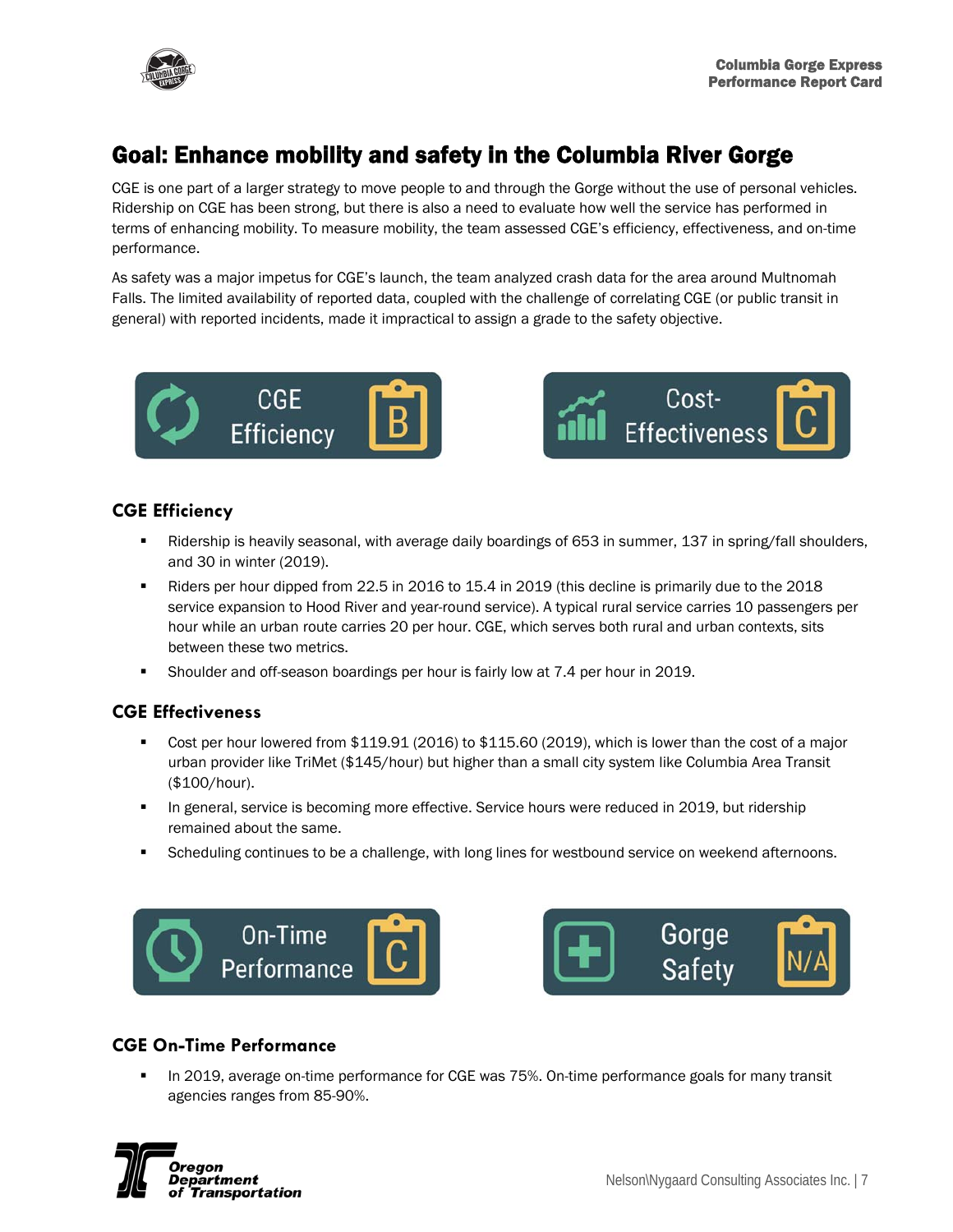

- **Eastbound runs typically had better on-time performance than westbound runs.**
- Hood River westbound (60% on time, 18% late, 22% early) and Cascade Locks westbound (64% on time, 24% late, 12% early) were the worst performing stops.
- **The Rooster Rock shuttle had the best on-time performance of any route, likely due to the shorter distance** and longer dwell times at Multnomah Falls (to account for gate closures).

#### **Gorge Safety**

- Overall the number of reported crashes at or near the I-84 Multnomah Falls parking is very small.
- Crashes at Exit 31 are more frequent than crashes at other nearby exits; eastbound connection crashes have declined while westbound crashes increased through 2017.
- Vehicle crashes around Exit 31 on I-84 are down in 2019 compared to 2015 and 2016.

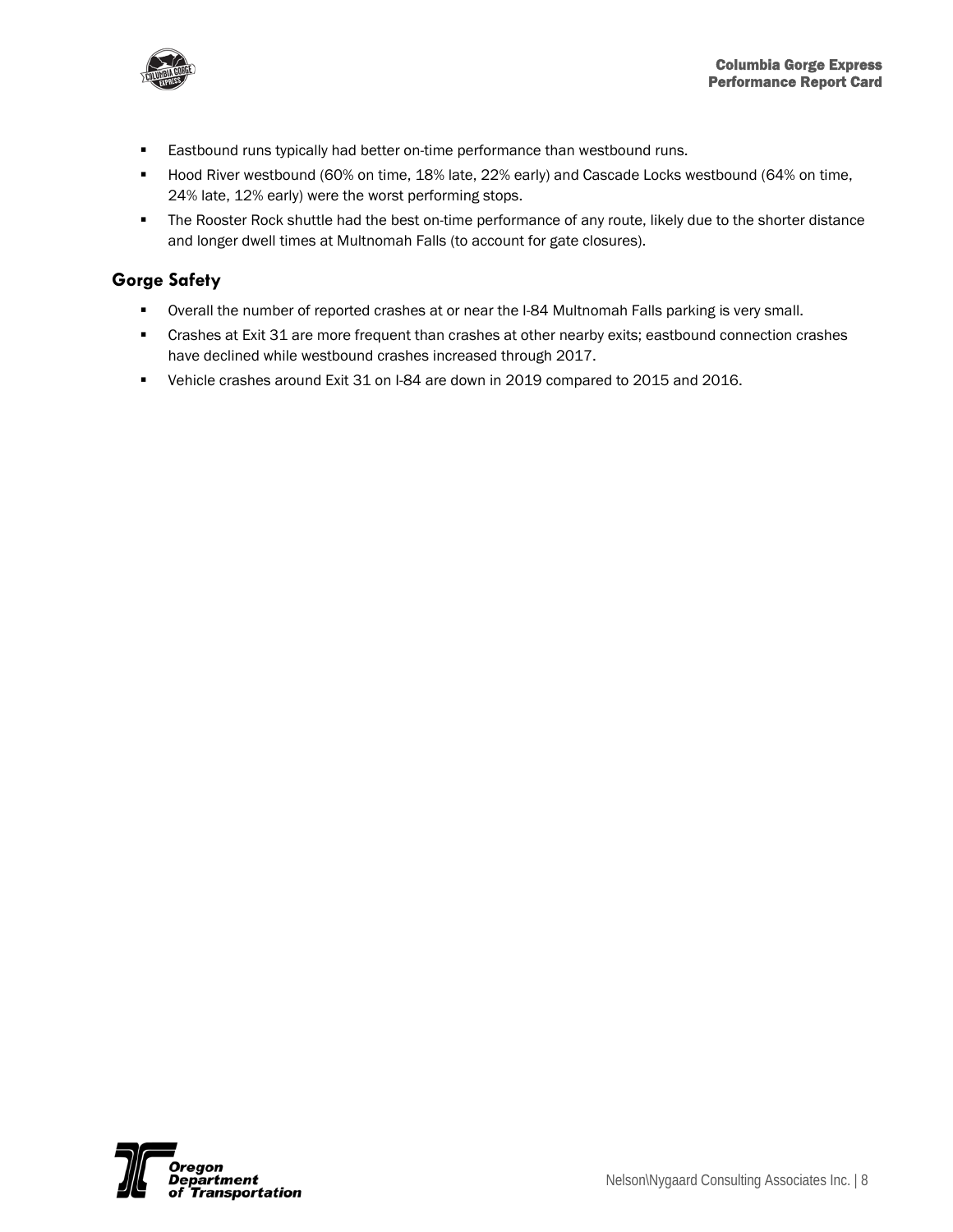

# Goal: Address congestion and limited parking capacity at Multnomah Falls

It is challenging to directly correlate the presence of CGE with congestion changes. Millions visit Multnomah Falls each year, thus it would be difficult for CGE to have a measurable impact (for example, 2019 CGE ridership accounts for an estimated 4% of annual visitation at Multnomah Falls). Stakeholders generally agree that CGE has to be part of a larger, multi-faceted solution to truly change travel patterns. There are, however, some indicators that show positive changes to general traffic conditions in the Gorge. Anecdotally, stakeholders agree that CGE has reduced congestion around the I-84 parking lot, but there remain significant challenges on the Historic Highway.





#### **Traffic Congestion**

- Annual vehicle hours of delay near Exit 31 have dropped by 70%, from approximately 12,800 hours in 2015 to 3,900 hours in 2019.
- Summer eastbound delay was far higher in 2015 than in 2016 and onward, when CGE began operation.
- Since service began, CGE has diverted a total of 20,725 cars from the I-84 parking lot (about 2% of tracked vehicle volume in the I-84 lot from 2016-2019). Diversions peaked in 2018 when the Historic Highway was closed.
- The closure of the Historic Highway waterfall corridor (Bridal Veil to Ainsworth State Park) from September 4, 2017 to November 23, 2018 shows the power of a drastic access change. The closure resulted in higher demand for the CGE shuttle compared to previous years. Ridership increased significantly and there were no parking violations on the closed Historic Highway.

#### **Exit 31 Gate Closures**

- The total number of days with gate closures was nearly identical in 2018 and 2019 (167 and 165, respectively); gate closures in 2017 were much lower at 114 days, this difference is mostly due to the Eagle Creek Fire.
- **EXED ADDE A** Looking at peak season only (June, July and August), the number of closures and duration of closures has increased every year from 2017 – 2019.
- Gate closures remain a challenge for transit, impacting operational costs, on-time performance, and customer experience. When the eastbound gate is closed, the CGE buses must continue on I-84 and turn around at Exit 35 Ainsworth, adding about 8 service miles and 15+ minutes to the trip.
- Temporary barriers at the westbound exit were added in summer 2019. Passenger vehicles trying to enter the parking lot from the westbound side were not permitted entry until the eastbound gate reopened, thus blocking any CGE buses behind them. The westbound barriers also delayed employee shuttles and special events vehicles for the Multnomah Falls Lodge.
- Drivers within the Multnomah Falls parking lot who wait for a spot to open impede traffic flow; it is sometimes faster for a westbound bus to go east to Exit 35 Ainsworth, turn around, and then travel back on I-84 westbound to get to RR or GTC (adding another 8 miles and 15 minutes to the trip).

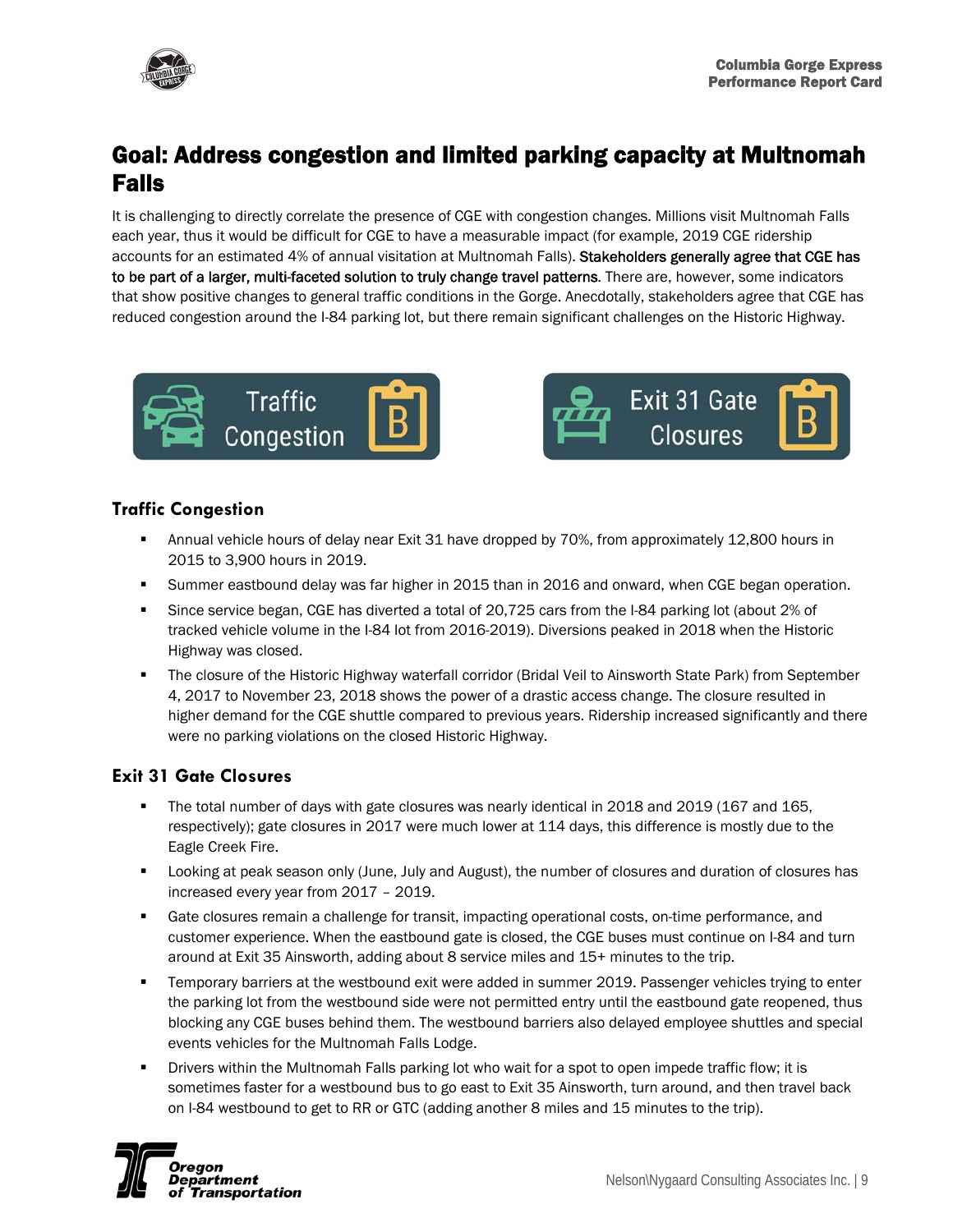

# Goal: Protect natural and cultural resources; reduce illegal parking

CGE is funded through the Federal Lands Access Program and serves sites in a federally designated National Scenic Area. Preservation of natural space is therefore a priority of CGE funders and partners.

Reducing illegal parking along the Historic Highway was originally framed as a CGE goal for two reasons:

- 1. Parking in non-designated areas can damage wildlife
- 2. Drivers in search of parking can block through movement on the Historic Highway, resulting in major congestion (and carbon emissions) and degrading the ability to access federal recreation land

Other than Multnomah Falls, CGE does not serve sites along the Historic Highway, which is where the majority of illegal parking activity occurs. It is therefore challenging to directly correlate parking conditions on the Historic Highway with CGE service. Transit alone cannot change visitor behavior in this corridor; reducing illegal parking and congestion on the Historic Highway necessitates a much broader approach, of which transit is one strategy.





#### **Environmental Impacts**

- From 2016 2019, CGE service reduced carbon emissions in the Gorge by 170 metric tons of CO²
- CGE's 2019 emission reductions (60 metric tons) make up 0.001% of the Portland Metro's CO² levels annually produced from cars and light trucks
- Visitors who drive to Multnomah Falls and circle to look for parking before taking the Rooster Rock shuttle add to carbon emissions, negating a portion of CGE's impact

#### **Parking Impacts**

- **Parking violations on the Historic Highway in 2019 are down 53% from 2017**
- **CGE has not had an impact on congestion or parking on the Historic Highway**
- Anecdotally, parking issues were less concentrated at Multnomah Falls in 2019 and instead were more dispersed throughout the Gorge; backups on I-84 at Rooster Rock have increased

### Summary

Figure 1 summarizes progress toward goals; a detailed table with all data is in the CGE Report Card below.

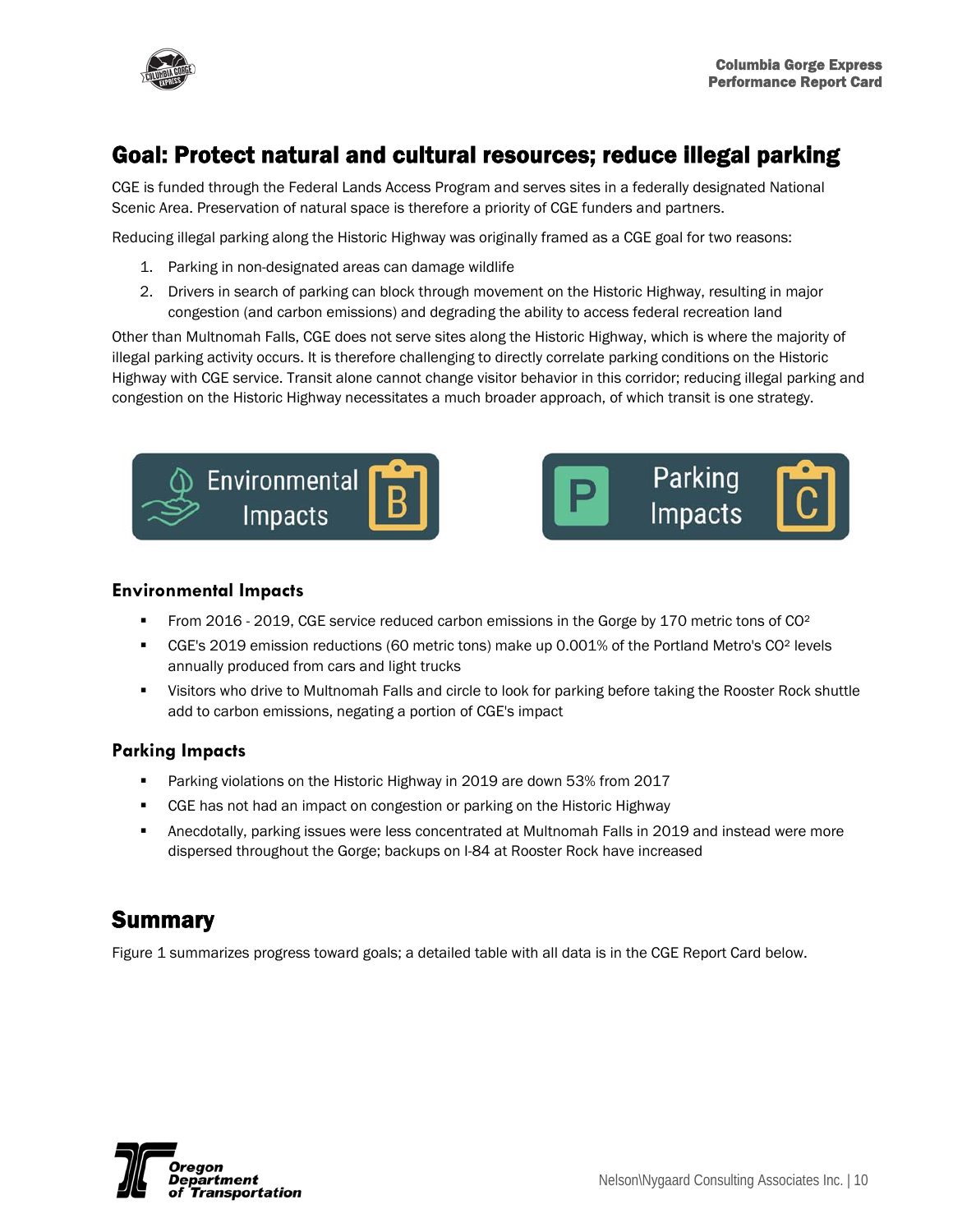

**Figure 1 Meeting our goals** 

| Goal                                                                                                       | Performance Measure                                                                           | 2015 - 2016 | 2016 - 2017 | 2017 - 2018 | 2018 - 2019 |
|------------------------------------------------------------------------------------------------------------|-----------------------------------------------------------------------------------------------|-------------|-------------|-------------|-------------|
| Improve transit access<br>to recreation<br>destinations between<br>East Multnomah County<br>and The Dalles | Increase amount of transit service between Portland and The Dalles                            |             |             |             |             |
|                                                                                                            | Increase transit ridership at recreation destinations                                         |             |             |             |             |
|                                                                                                            | Increase the availability of transit all year                                                 |             |             |             |             |
|                                                                                                            | Enhance equitable access to recreation opportunities                                          |             |             |             |             |
| <b>Enhance Gorge</b><br>mobility and safety                                                                | Increase transit ridership in the Gorge                                                       |             |             |             |             |
|                                                                                                            | Meet or exceed ridership projections for service expansion to Cascade Locks<br>and Hood River |             |             |             |             |
|                                                                                                            | Provide efficient service                                                                     |             |             |             |             |
|                                                                                                            | Transition intercity service to an established transit provider                               |             |             |             |             |
|                                                                                                            | Reduce vehicle crashes at Exit 31 EB                                                          |             |             |             |             |
| Address congestion<br>and limited parking at<br>Multnomah Falls parking<br>lot                             | Reduce driving trips to Multnomah Falls parking lot                                           |             |             |             |             |
|                                                                                                            | Reduce congestion at Exit 31 EB                                                               |             |             |             |             |
| Protect natural and<br>cultural resources,<br>reduce illegal parking                                       | Reduce carbon footprint of Gorge visitors                                                     |             |             |             |             |
|                                                                                                            | Reduce illegal parking along Historic Highway                                                 |             |             |             |             |

= Made progress toward measure / made improvement

- = No progress toward measure / no change
- = Degraded progress toward measure / conditions worsened